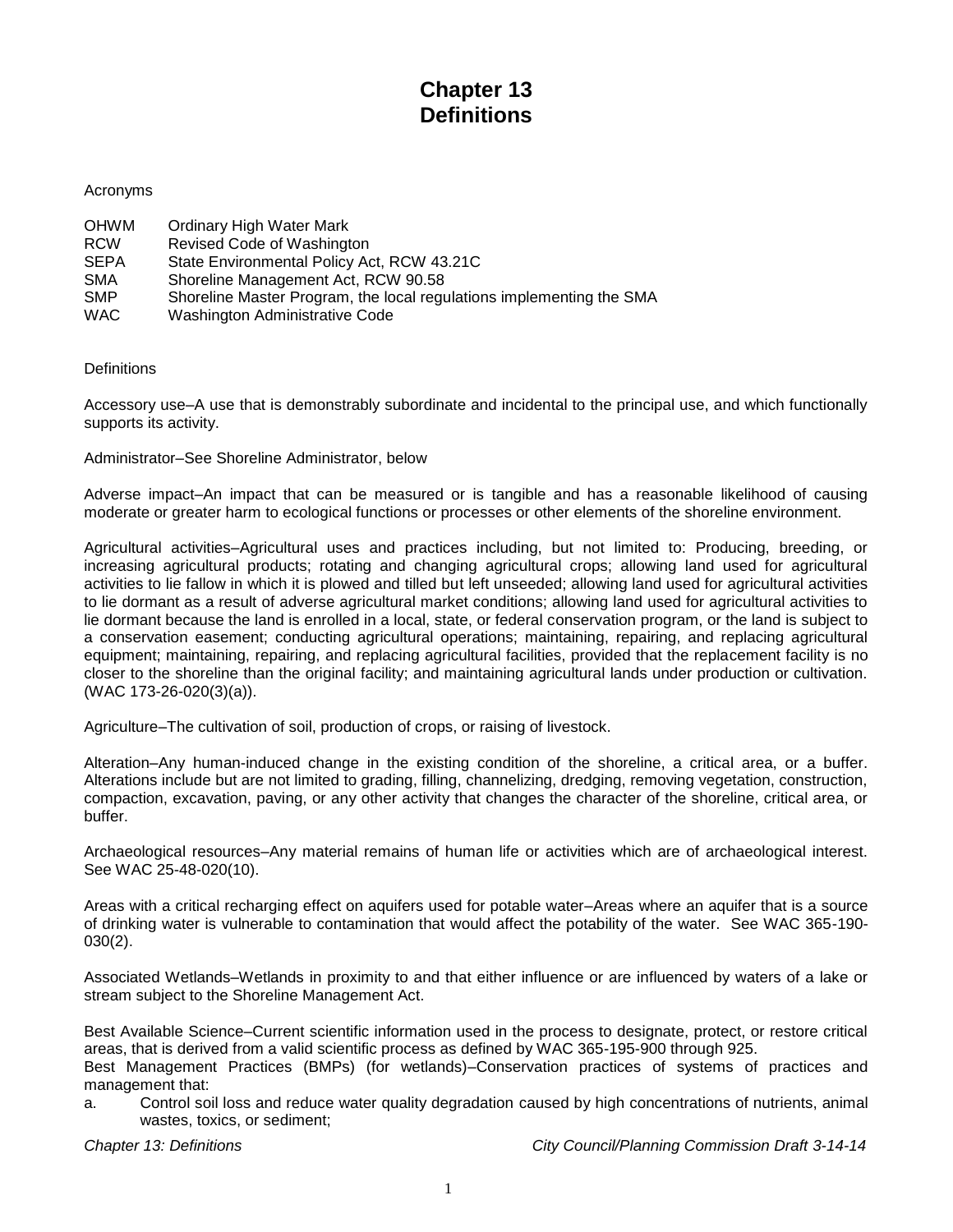- b. Minimize adverse impacts to surface water and ground water flow and circulation patterns and to the chemical, physical, and biological characteristics of the site;
- c. Protect trees, vegetation, and soils designated to be retained during and following site construction, and use native plant species appropriate to the site for revegetation of disturbed areas; and
- d. Provide standards for proper use of chemical herbicides within critical areas.

Bioengineering–The practice of using natural vegetative materials to stabilize shorelines and prevent erosion. It is a technology that uses live plant materials as a main structural component. As the plants grow, these systems work with the natural environment to create permanent protection and preservation of land. Both biological and structural elements of the system must function together in an integrated and complementary manner, whether the structural elements are natural or man-made. Vegetation also mitigates the seasonal temperature extremes of water, provides habitat for wildlife, and contributes to the aesthetic quality of the area.

Boat house–A structure over or immediately adjacent to water, used to store watercraft. A boat house is different from a storage building further inland.

Boat lift–An over-water structure designed to lift a boat, personal watercraft, or similar device, so that the boat is stored above but generally not in contact with the water.

Buffer–An area of intact vegetation maintained between human activities and a particular natural feature, such as a wetland or shoreline. The buffer reduces potential negative impacts by providing an area around the feature that is unaffected by the activity.

Bulkhead–A vertical wall in contact with the water. A bulkhead is different from a retaining wall which does not touch the water.

Compensatory Mitigation–A project for the purpose of mitigating, at an equivalent or greater level, unavoidable impacts that remain after all appropriate and practical avoidance and minimization measures have been implemented. Compensatory mitigation includes, but is not limited to, wetland creation, restoration, enhancement, and preservation; stream restoration, relocation, and rehabilitation; and buffer enhancement.

Cover–Any feature that provides protective concealment for fish and wildlife. Cover may consist of live or dead vegetation or geomorphic features such as boulders and undercut banks. Cover may be used to escape from predators or weather, or for feeding or resting.

Critical areas–The Growth Management Act (RCW 36.70A) defines critical areas as the following areas and ecosystems:

- a. Wetlands
- b. Areas with a critical recharging effect on aquifers used for potable water
- c. Fish and wildlife habitat conservation areas
- d. Frequently flooded areas
- e. Geologically hazardous areas.

Cumulative effects–The combined, incremental effects of human activity on ecological functions and values. Cumulative impacts result when the effects of an action are added to or interact with the effects of other actions in a particular place and within a particular time. It is the combination of these effects, and any resulting environmental degradation, that should be the focus of cumulative impact analysis and changes to policies and permitting decisions.

Cumulative impacts–The impact on the environment which results from the incremental impact of the action when added to other past, present, and reasonably foreseeable future actions regardless of what agency or person undertakes such other actions. Cumulative impacts can result from individually minor but collectively significant actions taking place over a period of time.

Development–A land use consisting of construction; grading, dredging, drilling, or dumping; filling; removal of sand, gravel, or minerals; bulkheading; driving of pilings; or any project of a temporary or permanent nature which modifies structures, land, or shorelines and which does not fall within allowable exemptions.

*Chapter 13: Definitions City Council/Planning Commission Draft 3-14-14* Diversity–The variety, distribution, and abundance of different plan and animal communities and species within an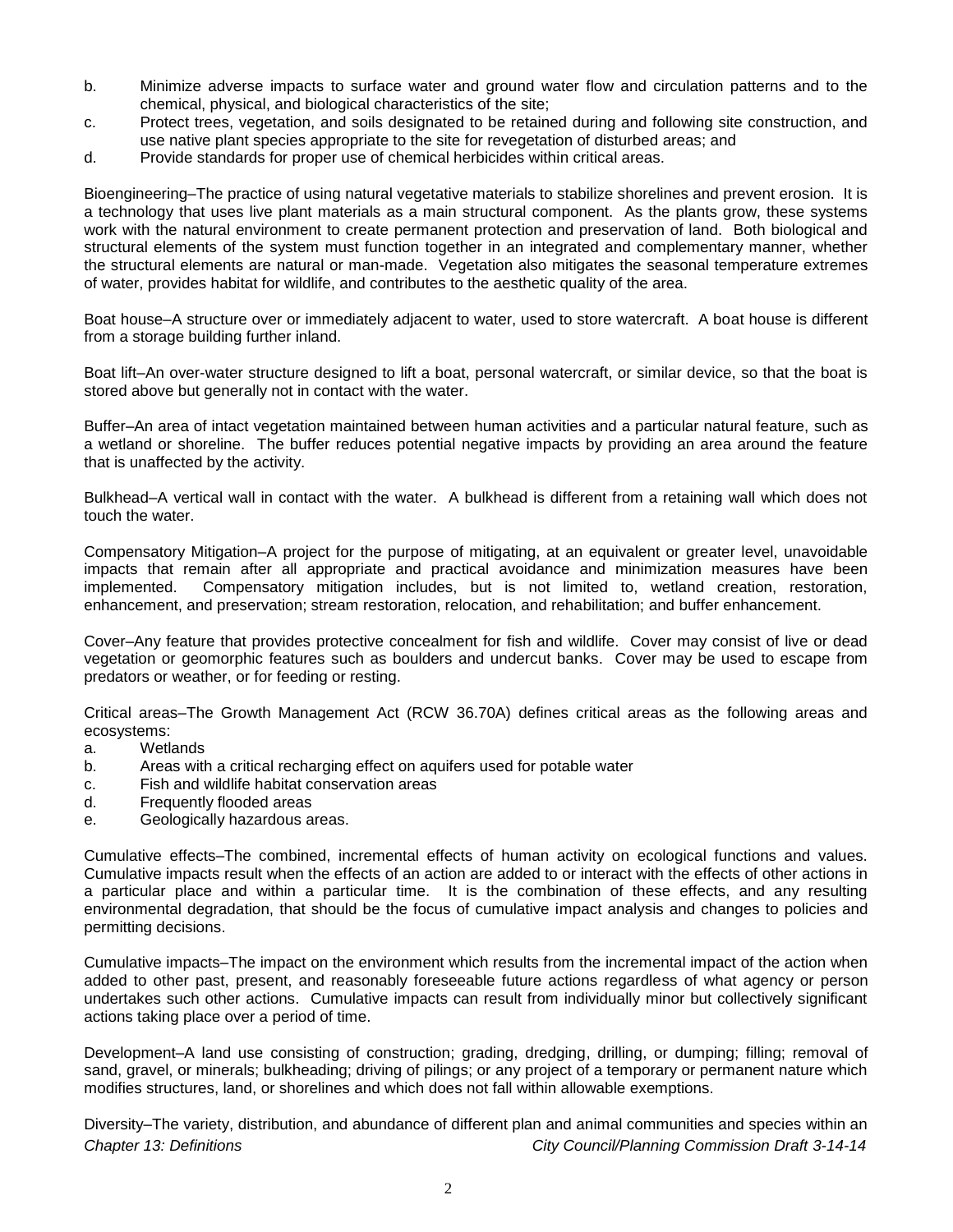area.

Ecological functions or shoreline functions–the work performed, role played, or services provided by the physical, chemical, and biological processes that contribute to the maintenance of the aquatic and terrestrial environments that constitute the shoreline's natural ecosystem. Ecological functions include ecosystem-wide processes such as those associated with the movement of water, sediment, and organic materials; the presence and movement of fish and wildlife, and the maintenance of water quality. Ecological functions also include individual components and localized processes such as those associated with shoreline vegetation, soils, water movement through the soil and across the land surface, and the composition and configuration of the bed and banks of water bodies.

Shoreline ecological functions of lakes and wetlands include:

- 1. Hydrologic: Storing water and sediment, attenuating wave energy, removing excess nutrients and toxic compounds, recruitment of large woody debris and other organic matter.
- 2. Shoreline Vegetation: maintaining temperature, removing excessive nutrients and toxic compounds, attenuating wave energy, sediment removal and stabilization; and providing woody debris and other organic matter.
- 3. Hyporheic functions: removing excessive nutrients and toxic compounds, water storage, support of vegetation, and sediment storage and maintenance of base flows.
- 4. Habitat for aquatic and shoreline-dependent birds, invertebrates, mammals, amphibians, and fish: space or conditions for reproduction, resting, hiding and migration; and food production and delivery.

Ecologically intact shorelines–Those which retain the majority of their natural shoreline functions and values, as evidenced by vegetation and shoreline configuration. Generally, but not necessarily, ecologically intact shorelines are free of structural shoreline modifications, structures, and intensive human activities.

Ecological restoration–See Restore, below.

Ecosystem-wide processes–The suite of naturally-occurring physical and geologic processes of erosion, transport, and deposition; and specific chemical processes that shape landforms within a specific shoreline ecosystem and determine both types of habitat and the associated ecological functions. (WAC 173-26-020)

Emergency–An unanticipated and imminent threat to public health, safety, or the environment which requires immediate action within a time too short to allow full compliance with the Master Program. Emergency construction is construed narrowly as to that which is necessary to protect property from the elements (RCW 90.58.030(3eiii) and WAC 173-27-040(2d)).

Enhancement–Alteration of an existing resource to improve or increase its characteristics and processes without degrading other existing functions. Enhancements are to be distinguished from resource creation or restoration projects.

Environmental impacts–The effects or consequences of actions on the natural and built environments. Environmental impacts include effects upon elements of the environment listed in the State Environmental Policy Act (SEPA) (WAC 197-11-600 and 197-11-444).

Environment(s) or Shoreline environment(s)–Designations given specific shoreline areas based on the existing development pattern, the biophysical capabilities and limitations, and the goals and aspirations of the local citizenry, as part of a Master Program

Feasible–That an action, such as a development project, mitigation, or preservation requirement, meets all of the following conditions:

- 1. The action can be accomplished with technologies and methods that have been used in the past in similar circumstances, or studies or tests have demonstrated in similar circumstances that such approaches are currently available and likely to achieve the intended results;
- 2. The action provides a reasonable likelihood of achieving its intended purpose; and
- 3. The action does not physically preclude achieving the project's primary intended legal use.

Flood protection facilities–Any constructed facilities for the purpose of flood protection, such as dikes, levees, and overflow channels.

*Chapter 13: Definitions City Council/Planning Commission Draft 3-14-14* Floodway–The channel of a river or other watercourse and the adjacent land areas that must be reserved in order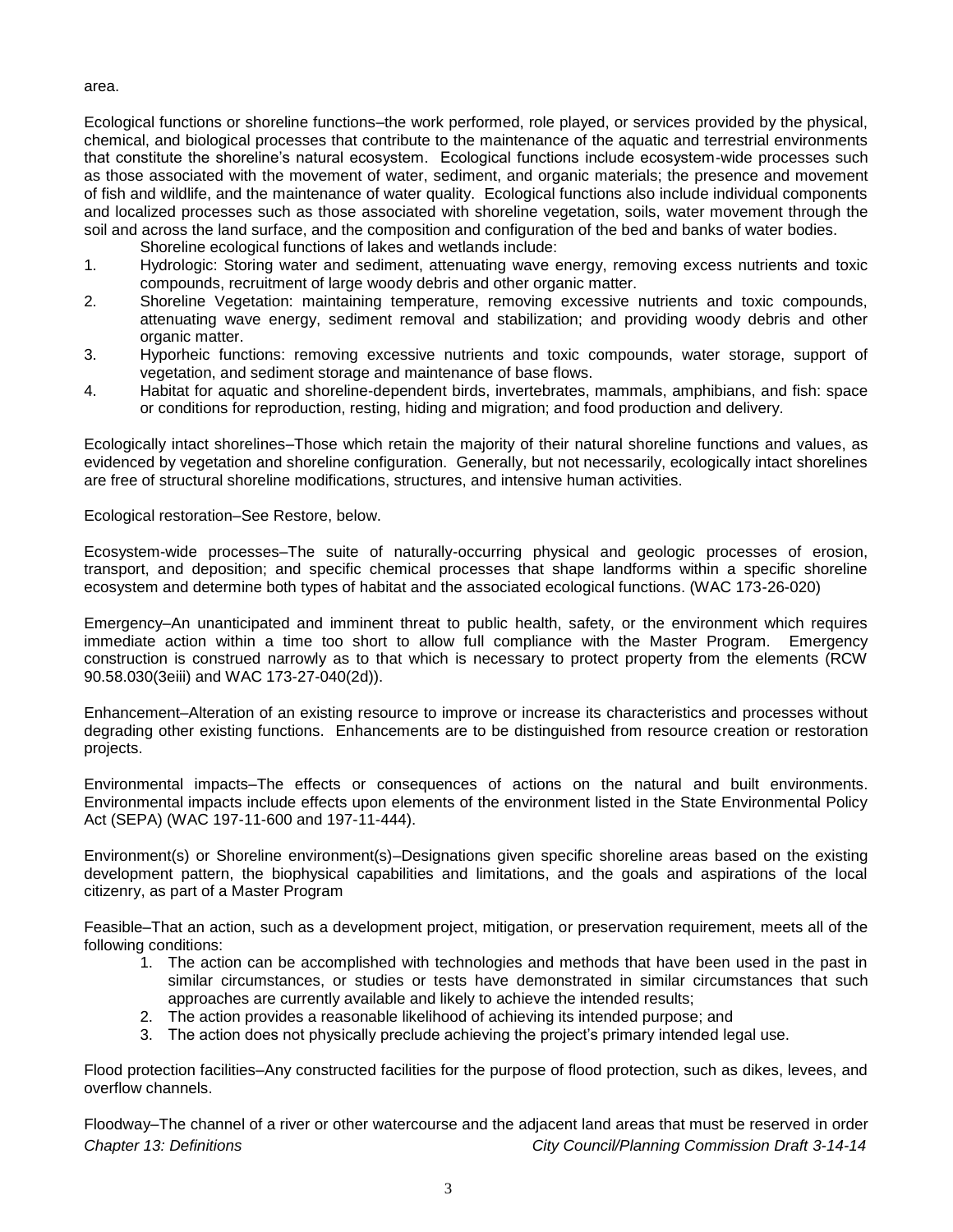to discharge the base flood without cumulatively increasing the water surface elevation more than one foot (1') (MLMC 18.53.030.J). Upper Parker Horn, above the Fill, is an example.

Frequently flooded areas–Lands in the floodplain subject to a one percent or greater chance of flooding in any given year. These areas include, but are not limited to, streams, rivers, lakes, coastal areas, wetlands, and the like. WAC 365-190-030(7)

Functions and values–The services provided by shorelines and critical areas to society, including but not limited to: improving and maintaining water quality, providing fish and wildlife habitat, supporting terrestrial and aquatic food chains, reducing flooding and erosive flows, wave attenuation, historical or archaeological importance, educational opportunities, and recreation.

Geologically hazardous areas–Areas that because of their susceptibility to erosion, sliding, earthquake, or other geological events, are not suited to the siting of commercial, residential, or industrial development consistent with public health or safety concerns. See RCW 36.70A.030(9).

Geotechnical report or geotechnical analysis–A scientific study or evaluation conducted by a qualified expert that includes a description of the ground and surface hydrology and geology, the affected land form and its susceptibility to mass wasting, erosion, and other geologic hazards or processes, conclusions and recommendations regarding the effect of the proposed development on geologic conditions, the adequacy of the site to be developed, the impacts of the proposed development, alternative approaches to the proposed development, and measures to mitigate potential site-specific and cumulative geological and hydrological impacts of the proposed development, including the potential adverse impacts to adjacent and down-current properties. Geotechnical reports shall conform to accepted technical standards and must be prepared by qualified professional engineers or geologists who have professional expertise about the regional and local shoreline geology and processes.

Hard engineering–The use of permanent, unnatural structures such as dams, levees, and riprap, and activities such as periodic dredging to fight problems such as flooding and erosion. Often these techniques completely change the natural structure of an area, and require periodic maintenance.

Impervious surface–Any alteration to the surface of a soil that prevents or retards the entry of water into it compared to its undisturbed condition, or any reductions in infiltration that cause water to run off the surface in greater quantities or at an increased rate of flow compared to that present prior to development. Common impervious surfaces include, but are not limited to: rooftops, walkways, patios, driveways, parking lots or storage areas, concrete or asphalt paving, gravel roads, packed earthen materials, and oiled macadam or other surfaces which similarly impede the natural infiltration of stormwater.

Marina–Commercial moorage, which may include a facility that provides launching, storage, supplies, moorage, and other accessory services for 6 or more pleasure and/or commercial water craft.

Mass failure–Movement of aggregates of soil, rock, and vegetation down slope in response to gravity.

Mitigation or mitigation sequence–The following sequence of steps listed in order of priority, with (a) being the highest priority:

- a) Avoiding the impact altogether by not taking a certain action or parts of an action;
- b) Minimizing impacts by limiting the degree or magnitude of the action and its implementation, by using appropriate technology, or by taking affirmative steps, such as project redesign, relocation, or timing, to avoid or reduce impacts;
- c) Rectifying the impact by repairing, rehabilitating, or restoring the affected environment;
- d) Reducing or eliminating the impact over time by preservation and maintenance operations;
- e) Compensating for the impact by replacing, enhancing, or providing substitute resources or environment; and
- f) Monitoring the impact and the compensation projects and taking appropriate corrective measures.

Mitigation plan–A detailed plan indicating actions necessary to mitigate adverse impacts to critical areas.

*Chapter 13: Definitions City Council/Planning Commission Draft 3-14-14* Monitoring–Evaluating the impacts of development proposals over time on the biological, hydrological, and geological elements of ecosystem functions and processes and/or assessing the performance of required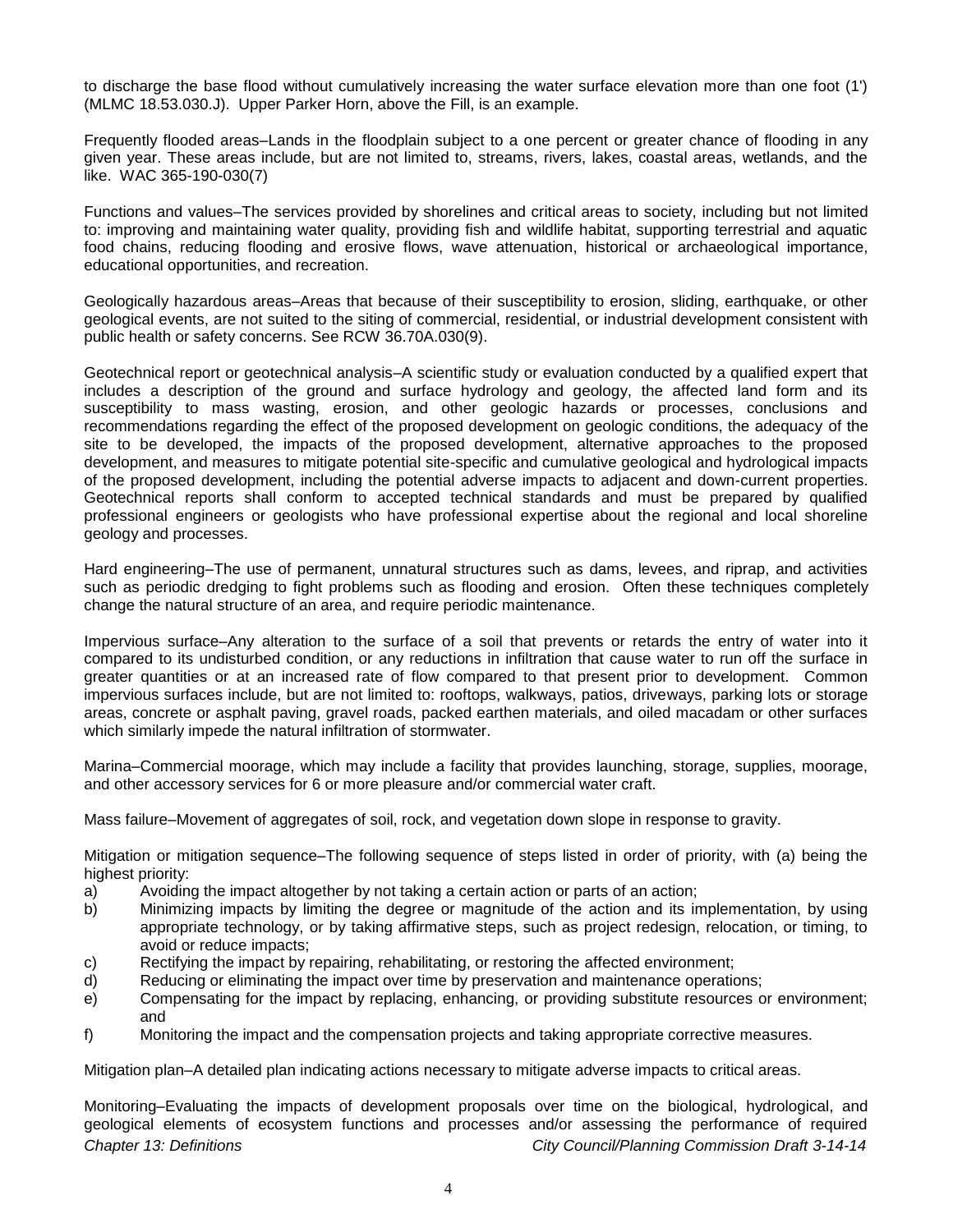mitigation measures through the collection and analysis of data by various methods for the purpose of understanding and documenting changes in natural ecosystems and features compared to baseline or pre-project conditions and/or reference sites.

Native Vegetation–Plant species that occur naturally in a particular region or environment and were not introduced by human activities and that reasonably could be expected to occur naturally on the site.

Natural character of the shoreline–The structural components of a given shoreline area that together comprise the societal and ecological functions of the shoreline. Natural character includes, but is not limited to: vegetative structure, soil composition, underlying geology, presence of wildlife, aesthetics, and utility for human use.

Natural resources include but are not limited to scenic vistas and other natural aesthetic resources, fish and wildlife habitat, including shoreline vegetation and wetlands associated with shorelines, and soils.

No net loss as a public policy goal means the maintenance of the aggregate total of the City's shoreline ecological functions at its current level of environmental resource productivity. As a development and/or mitigation standard, no net loss requires that the impacts of a particular shoreline development and/or use, whether permitted or exempt, be identified and prevented or mitigated, such that it has no resulting adverse impacts on shoreline ecological functions or processes.

Non-conforming use–A shoreline use or structure or portion thereof which was lawfully constructed or established prior to the effective date of the Shoreline Management Act or local shoreline master program provision, or amendments, but no longer conforms to the policies and regulations of this Master Program.

Non-water-oriented–Uses which have little or no relationship to the shoreline and are not considered priority uses under the Shoreline Management Act. Any use which does not meet the definition of water-dependent, waterrelated, or water-enjoyment is classified as non-water-oriented.

Examples of non-water-oriented uses include professional offices, general retail or commercial uses, residential development, and mini-storage facilities.

Ordinary High Water Mark (OHWM)–That mark on all lakes and streams that will be found by examining the bed and banks and ascertaining where the presence and action of waters are so common and usual, and so long continued in all ordinary years, as to mark upon the soil a character distinct from that of the abutting upland. Where the OHWM cannot be found on a lake, it shall be the line of mean high water. Where the OHWM cannot be found on a stream, it shall be the line of mean high water. For braided streams, the OHWM is found on the banks forming the outer limit of the depression within which the braiding occurs. See WAC 173-22-030(11).

Person–Any individual, firm, partnership, association, organization, agency, or any non-federal entity however designated.

Planned Unit Development (PUD)–One or a group of specified uses, such as residential, resort, commercial, or industrial, to be planned and constructed as a unit. Zoning and subdivision regulations with respect to lot size, building bulk, etc. may be varied to allow design innovations and special features in exchange for additional and/or superior site amenities or community benefits.

Practical alternative–An alternative that is available and capable of being carried out after taking into consideration short-term and long-term cost, existing technology, options of project scale and phasing, and logistics in light of overall project purposes, and having less impacts to environmentally sensitive areas. It may include using an area not owned by the applicant that can reasonably be obtained, utilized, expanded or managed in order to fulfill the basic purpose of the proposed development.

Priority Habitat–A habitat type with unique or significant value to a diverse assemblage of species. Staterecognized priority habitats in Grant County are as follows:

- 1. Aspen stands
- 2. Biodiversity areas and corridors
- 3. Inland dunes
- 4. Shrub-steppe
- 5. Riparian
- 6. Freshwater wetlands and freshwater deepwater

*Chapter 13: Definitions City Council/Planning Commission Draft 3-14-14*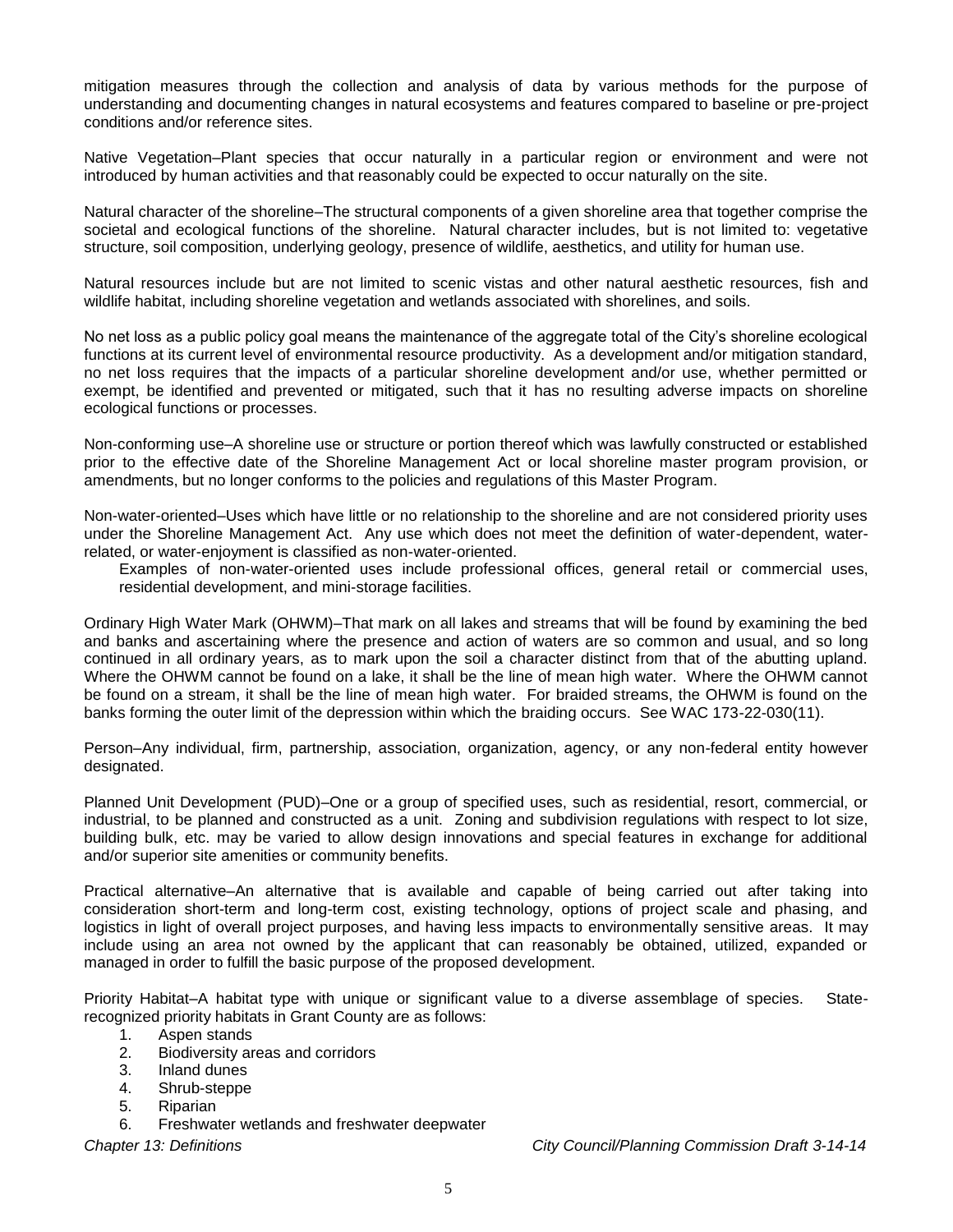- 7. Instream
- 8. Caves
- 9. Cliffs
- 10. Snags and logs
- 11. Talus

A priority habitat may be described by a unique vegetation type (e.g. shrub-steppe) or by a dominant plant species that is of primary importance to fish and wildlife (such as areas dominated by greasewood, which general grows in alkaline/saline soils and stabilizes the soil where other vegetation cannot grow, providing food, shade and cover for various species). A priority habitat may also be described by a successional stage (such as freshwater wetlands where the land is transitional between terrestrial and aquatic systems because the water table is at or near the surface or the land is covered in shallow water). Alternatively, a priority habitat may consist of a specific habitat element (such as caves or snags) of key value to fish and wildlife. A priority habitat may contain priority and/or non-priority fish and wildlife.

Priority species–Species requiring protective measures and/or management guidelines to ensure their persistence at genetically viable population levels. Priority species are those that meet any of the criteria listed below:

- 1. State-listed or state proposed species. State-listed species are those native fish and wildlife species legally designated as endangered (WAC 232-12-014), threatened (WAC 232-12-011), or sensitive (WAC 232-12-011). State proposed species are those fish and wildlife species that will be reviewed by the Department of Fish and Wildlife for possible listing as endangered, threatened, or sensitive according to the process and criteria defined in WAC 232-12-297.
- 2. Vulnerable aggregations. Vulnerable aggregations include those species or groups of animals susceptible to significant population declines, within a specific area or statewide, by virtue of their inclination to congregate. One example is heron colonies.
- 3. Species of recreational, commercial, and/or tribal importance. Native and nonnative fish, shellfish, and wildlife species of recreational or commercial importance and recognized species used for tribal ceremonial and subsistence purposes that are vulnerable to habitat loss or degradation.
- 4. Species listed under the federal Endangered Species Act as either proposed, threatened, or endangered.

Public Trust Doctrine–Common law principle which says that the waters of the state belong to the people of the state, no matter who owns the underlying land. See Chapter 1, Introduction, for more discussion of the Public Trust Doctrine.

Qualified Professional–A person with experience and training in the pertinent scientific discipline, and who is a qualified scientific expert with expertise appropriate for the relevant area subject in accordance with WAC 365- 195-905. A qualified professional must have obtained a B.S. or B.A. or equivalent degree in biology, engineering, environmental studies, fisheries, geomorphology, or related field, and have at least five years of related work experience.

- A. A qualified professional for wetlands must be a professional wetland scientist with at least 2 years of full-time work experience as a wetlands professional, including delineating wetlands using the state or federal manuals, preparing wetland reports, conducting function assessments, and developing and implementing mitigation plans.
- B. A qualified professional for habitat must have a degree in biology or a related degree and professional experience related to the subject species.
- C. A qualified professional for a geologic hazard must be a professional engineer or geologist, licensed in the State of Washington.
- D. A qualified professional for critical aquifer recharge areas means a hydrologist, geologist, engineer, or other scientist with experience in preparing hydrogeological assessments.

Repair or Maintenance–An activity that restores the character, scope, size, and design of a serviceable area, structure, or land use to its previously authorized and undamaged condition. Activities that change the character, size, or scope of a project beyond the original design and drain, dredge, fill, flood, or otherwise alter critical areas are not included in this definition.

*Chapter 13: Definitions City Council/Planning Commission Draft 3-14-14* Restore, restoration, or ecological restoration–The reestablishment or upgrading of impaired ecological shoreline functions or processes. Ths may be accomplished through measures including but not limited to re-vegetation,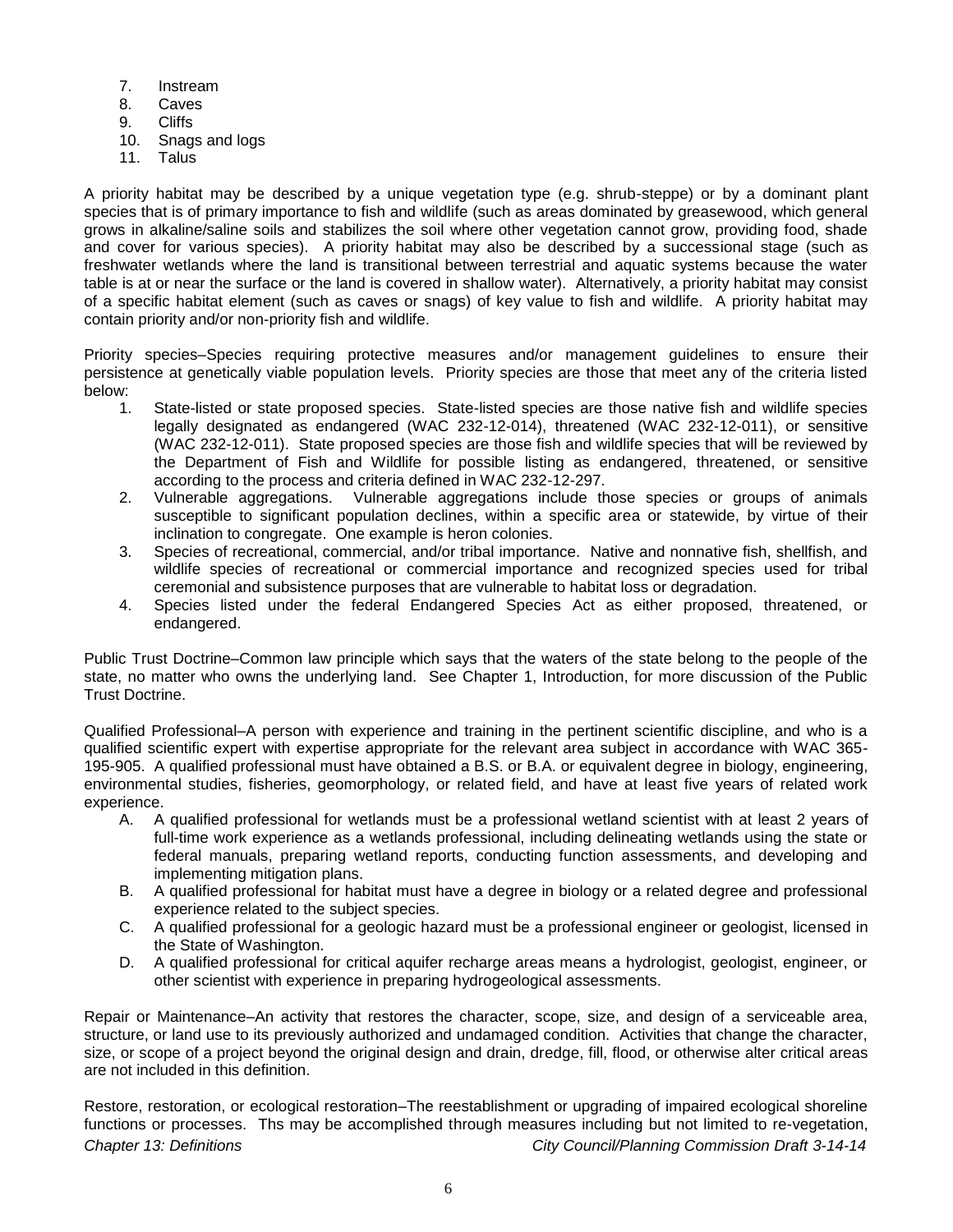removal of intrusive shoreline structures and removal or treatment of toxic materials. Restoration does not imply a requirement for returning the shoreline area to aboriginal or pre-European settlement conditions.

Retaining wall–A vertical wall that is upland of the ordinary high water mark so is not in contact with the water. A retaining wall is not the same as a bulkhead.

Revetment–A sloped shoreline structure built to protect an existing eroding shoreline or newly-placed fill against currents and wave action. Revetments are most commonly built of randomly placed boulders (riprap), but may also be built of sand cement bags, paving, or building blocks, gabions (rock-filled wire baskets), or other systems and materials. The principal features of a revetment, regardless of type, are a heavy armor layer, a filter layer, and toe protection.

Riparian–Pertaining to the area directly adjacent to water that is characterized by moist soils and plants that require moist conditions.

Riparian vegetation–Vegetation that requires the continuous presence of water, or conditions that are more moist than normally found in the area, thus creating a transition zone between aquatic and terrestrial habitats which provides cover, shade, and food sources for aquatic and terrestrial insects for fish species. Riparian vegetation stabilizes shorelines, attenuates high water flows, provides wildlife habitat and travel corridors, and provides a source of limbs and other woody debris to terrestrial and aquatic ecosystems, which, in turn, stabilizes shorelines.

Riparian zone–The area adjacent to a water body (stream, lake, or marine water) that contains vegetation that influences the aquatic ecosystem, nearshore area, and/or fish and wildlife habitat by providing shade, fine or large woody material, nutrients, organic debris, sediment filtration, and terrestrial insects (prey production). Riparian areas include those portions of terrestrial ecosystems that significantly influence exchanges of energy and matter with aquatic ecosystems (i.e., zones of influence). Riparian zones provide important wildlife habitat. Thev provide sites for foraging, breeding and nesting; cover to escape predators or weather; and corridors that connect different parts of a watershed for dispersal and migration.

Riprap–A layer, facing, or armoring mound of stone placed on shoulders, slopes, or other such places that is intended to protect them from erosion, scour, or sloughing of a structure or embankment; also, the stone that is so used.

Sensitive area–Any area that is naturally unsuitable or undesirable for intensive human use or development due to its higher development costs or its value to the region or community in its natural or present condition.

Shall–A mandate; the action must be done.

Shoreline Administrator–The Director of the Community Development Department or the staff member designated by the Director to perform the review functions required in this Master Program.

Shoreline functions–See Ecological functions, above.

Shoreline jurisdiction–The water, along with those lands extending landward for 200' in all directions measured on a horizontal plane from the ordinary high water mark; floodways and contiguous floodplain areas landward 200' from such floodways, and all wetlands associated the streams and lake. See WAC 173-22-030(14).

Shoreline modifications–Those actions that modify the physical configuration or qualities of the shoreline area, usually through the construction of a physical element such as a dike, breakwater, pier, weir, dredged basin, fill, bulkhead, or other shoreline structure. Shoreline modifications can include other actions, such as clearing, grading, or application of chemicals.

Should–A particular action is required unless there is a demonstrated, compelling reason, based on policy of the Shoreline Management Act and WAC 173-26, against taking the action.

Significant–A reasonable likelihood of more than a moderate adverse impact on environmental quality.

*Chapter 13: Definitions City Council/Planning Commission Draft 3-14-14* Significant vegetation removal–The removal or alteration of trees, shrubs, and/or ground cover by clearing, grading, cutting, burning, chemical means, or other activity that causes significant impacts to ecological functions